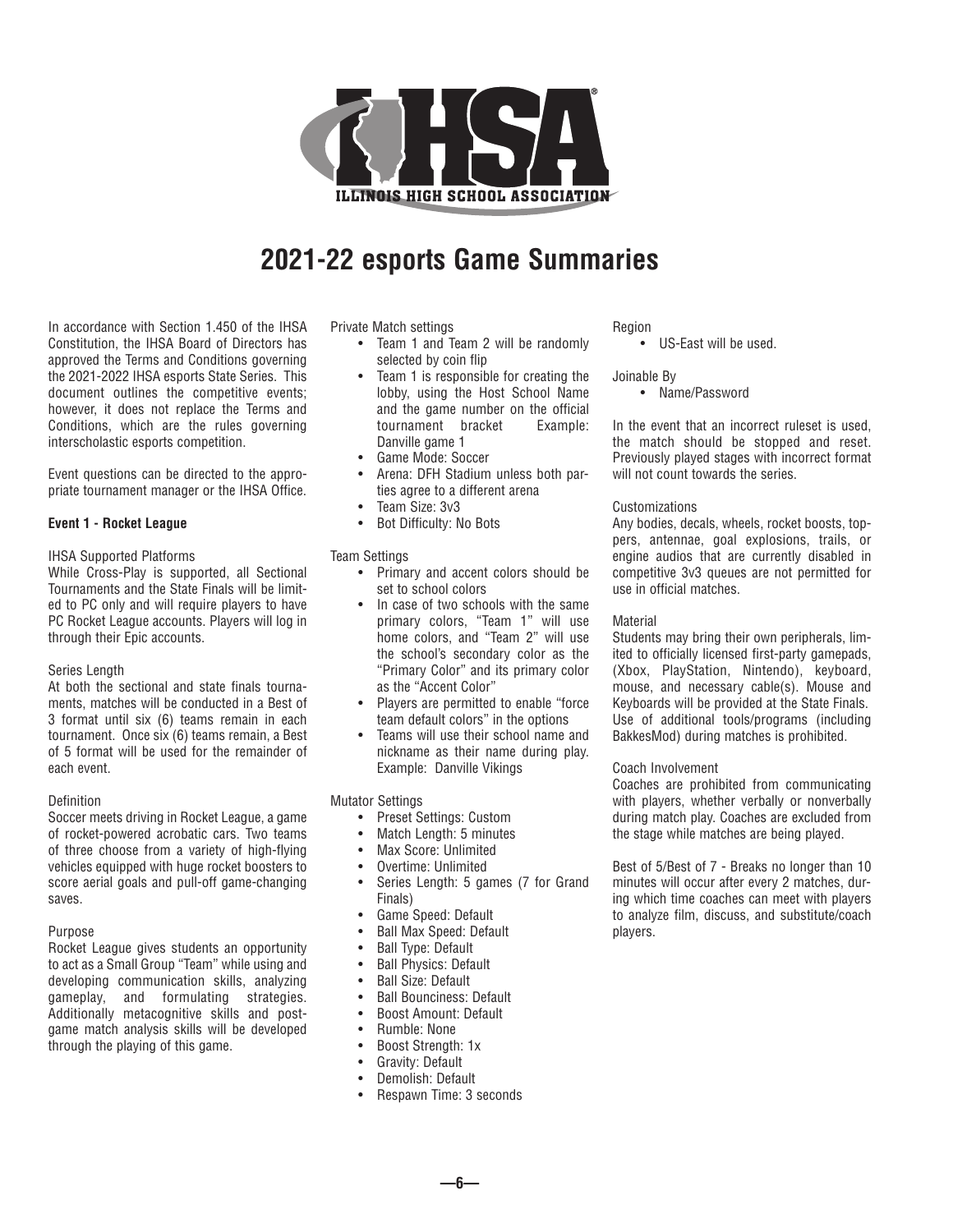#### **Event 2 - Super Smash Bros. Ultimate**

Definition: Super Smash Bros. Ultimate (SSBU) is an established competitive solo and duo game in which players pick a character and face off in a fighting match. To achieve victory, players must use their character's specific abilities to weaken their opponents and knock them out of the arena.

Purpose: SSBU will provide students from all backgrounds an opportunity to represent their school in competition.

GENERAL TOURNAMENT RULES

- All state series games will be played using the latest SSBU edition on the Nintendo Switch.
- Any character released within fourteen days of the Sectional tournament is prohibited from all state series play.
- The tournament is played with the latest SSBU update.
- The game must be using the current patch and rosters as of the Wednesday before the Sectional tournament, and then again before the Wednesday of the State Final tournament.
- All equipment will be provided by the host, unless otherwise mentioned in this summary.

Super Smash Bros. Ultimate Rules *Singles Match Procedure*

IHSA Supported Platforms

#### Nintendo Switch

Players who do not want to use the standard sideways Joy-Con should bring their own Dual Joy-Con Pro controller or Game Cube Controller with any necessary connectors.

Series Lengths

All games in the state series shall be Best of 5.

Game Lobby Format: 1-on-1

Players 1 and 2 will be determined by Rock, Paper, Scissors. Both players will stand back to back and throw on three. The players' coaches will determine the winner. The winning player can choose to be Player 1 or Player 2.

#### Rules:

Style: Stock Stock: 3 Time Limit: 8 minutes FS Meter: Off Damage Handicap: Off Items: Off and None Stage Hazards: Off Launch Rate: 1.0x Score Display: Off Show Damage: Yes

Rotation: Host preference Max Players: 2 Stage: Choice Spirits: Off Voice Chat: Off Song Selection: Default

In the event that an incorrect ruleset is used, the match should be stopped and reset. Previously played stages with incorrect format will not count towards the series.

Character & Stage Selection

- 1. Player 1 selects their character.
- 2. Player 2 selects their character.
- 3. Player 2 selects stage from below.
- 4. Play game
- 5. Loser of previous game selects whether or not he/she will select their character for the next game first or second.
- 6. Characters are then locked in.
- 7. The winner selects the stage from below.
- 8. The next game is played.
- 9. Repeat steps 5-8 until a match winner is determined.

#### **Stages**

The following stages are permitted for use in official matches:

- A. Battlefield
- B. Final Destination

No stage variants will be permitted.

#### Self-Destruct Finishes

In the event a game ends due to a self-destruct move, the results screen will determine the winner of the game.

#### Sudden Death

In the event the clock runs out and a sudden death is initiated, the player which had the highest number of stocks will be declared the winner of the game. If both players had the same amount of stocks, the player with the lower percentage will be declared the winner of the game. If both players had the same amount of stocks and the same percentage, a tie-breaker game using the following settings will be played:

In the event where both players knock-out at the same time and initiate a sudden death, players will play a tiebreaker game on the same stage with the same characters using the official match format with the following modifications:

Stock: 1 Stock & Time: 3 minutes

**Restrictions** DLC Fighters DLC Fighters released within fourteen days of the sectional are prohibited from sectional and state championship play.

**Characters** No characters are currently prohibited from use in official matches.

#### MII Fighters

All Mii fighters are prohibited from use in official matches.

#### AMIIBO

All amiibo figures are prohibited from use in official matches.

#### Stages

Any stages not listed previously are prohibited from play in official matches. Alternate forms to the stages previously listed are prohibited from play in official matches.

#### Names

Player names will consist of [School abbreviation] First Initial. Last Name.

For example: Oswego East High School Andy White = [OEHS] A. White

## Stoppage of Play

Players unplugging their controller at any time, accidentally or intentionally, will result in a forfeiture of the series. Any controller malfunctions are the player's responsibility, and as such the IHSA will not force a game/match restart should a player's controller malfunction during a game.

## Player Count

Matches are played as 1 versus 1, meaning that one player will participate in the match for either side. No player substitutions may be made at any point during the match.

Duos Match Procedure

## IHSA Supported Platforms

#### Nintendo Switch

Players who do not want to use the standard sideways Joy-Con may bring their own Dual Joy-Con Pro controller or Game Cube Controller with any necessary connectors.

#### Series Lengths

All state series matches shall be played as a Best of 5.

Game Lobby Format: 2-on-2

Teams 1 and 2 will be determined by Rock, Paper, Scissors. Each school will designate a player to stand back to back and throw on three. The players' coaches will determine the winner. Winning player can choose to be Team 1 or Team 2.

**—7—**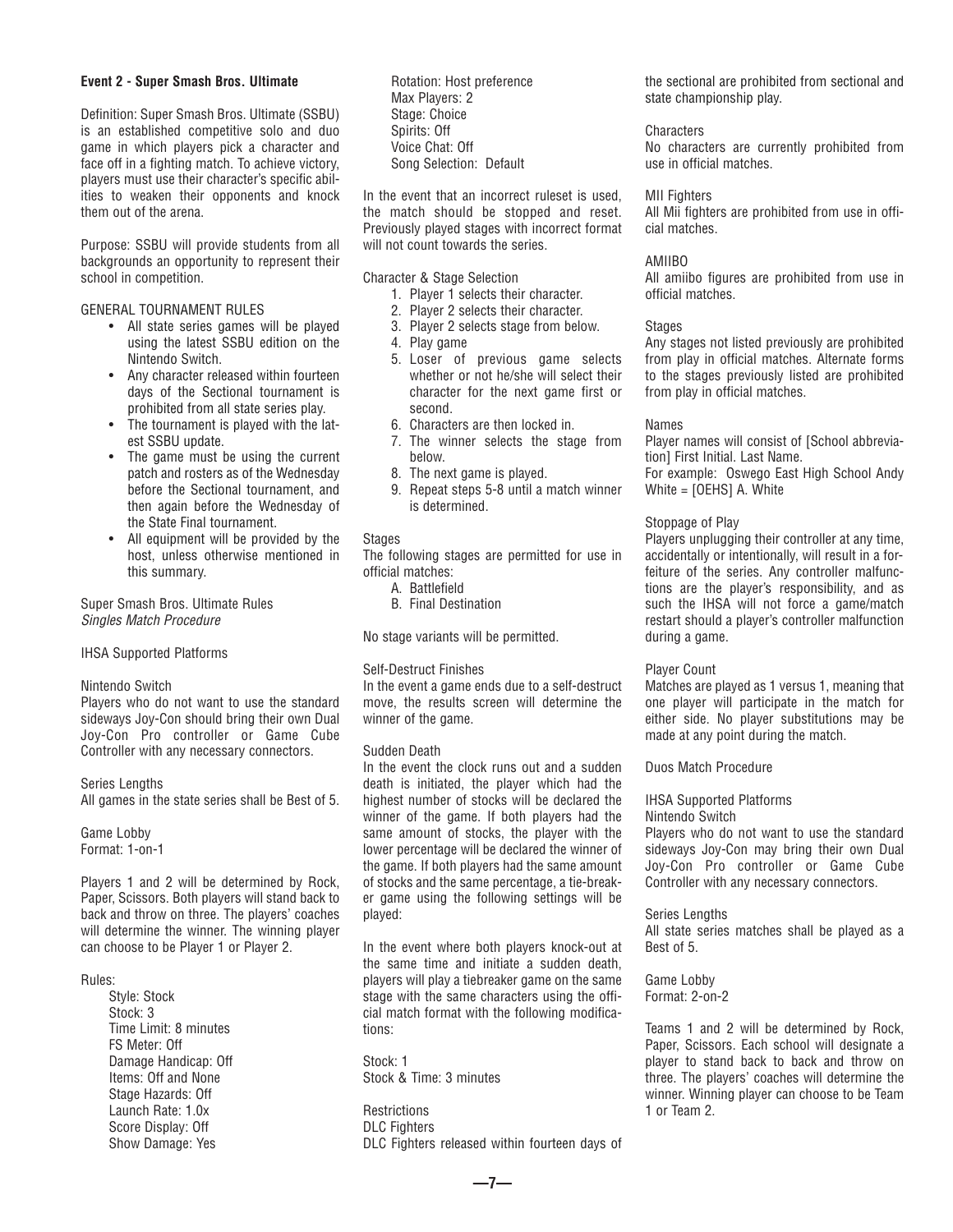#### Rules:

Style: Stock Stock: 3 Time Limit: 8 minutes FS Meter: Off Damage Handicap: Off Items: Off and None Stage Hazards: Off Launch Rate: 1.0x Score Display: Off Show Damage: Yes Rotation: Host preference Max Players: 2 Stage: Choice Spirits: Off Voice Chat: Off Team Attack/Friendly Fire: On Song Selection: Default

In the event that an incorrect ruleset is used, the match should be stopped and reset. Previously played stages with incorrect format will not count towards the series.

#### Character & Stage Selection

- 1. Team 1 selects their characters.
- 2. Team 2 selects their characters.
- 3. Team 2 selects stage from below.
- 4. Play game
- 5. Loser of previous game selects whether or not their team will select their characters for the next game first or second.
- 6. Characters are then locked in.
- 7. The winner selects the stage from below.
- 8. The next game is played.
- 9 Repeat steps 5-8 until a match winner is determined.

#### **Stages** The following stages are permitted for use in official matches:

- A. Battlefield
- B. Final Destination

No stage variants will be permitted.

#### Self-Destruct Finishes

In the event a game ends due to a self-destruct move, the results screen will determine the winner of the game.

#### Sudden Death

In the event the clock runs out and a sudden death is initiated, the team which had the highest number of stocks will be declared the winner of the game. If both teams had the same amount of stocks, the team with the lower percentage will be declared the winner of the game. If both teams had the same amount of stocks and the same percentage, a tie-breaker game using the following settings will be played:

In the event where both players knock-out at the same time and initiate a sudden death, players will play a tiebreaker game on the same stage with the same characters using the official match format with the following modifications:

Stock: 1

Stock & Time: 3 minutes

#### **Restrictions**

DLC Fighters are prohibited from being used in IHSA events for the first two weeks of their release. After the two-week restriction has passed, a DLC Fighter will be allowed to be used in IHSA matches.

#### **Characters**

No characters are currently prohibited from use in official matches.

#### MII Fighters

All Mii fighters are prohibited from use in official matches.

#### AMIIBO

All amiibo figures are prohibited from use in official matches.

#### **Stages**

Any stages not listed previously are prohibited from play in official matches. Alternate forms to the stages previously listed are prohibited from play in official matches.

#### Names

Player names will consist of [School abbreviation] First Initial. Last Name. For example: Oswego East High School Andy White = [OEHS] A. White

#### Stoppage of Play

Players unplugging their controller at any time, accidentally or intentionally, will result in a forfeiture of the series. Any controller malfunctions are the player's responsibility, and as such the IHSA will not force a game/match restart should a player's controller malfunction during a game.

#### Player Count

Matches are played as 2 versus 2, meaning that two players will participate in the match for each side. No player substitutions may be made at any point during the match.